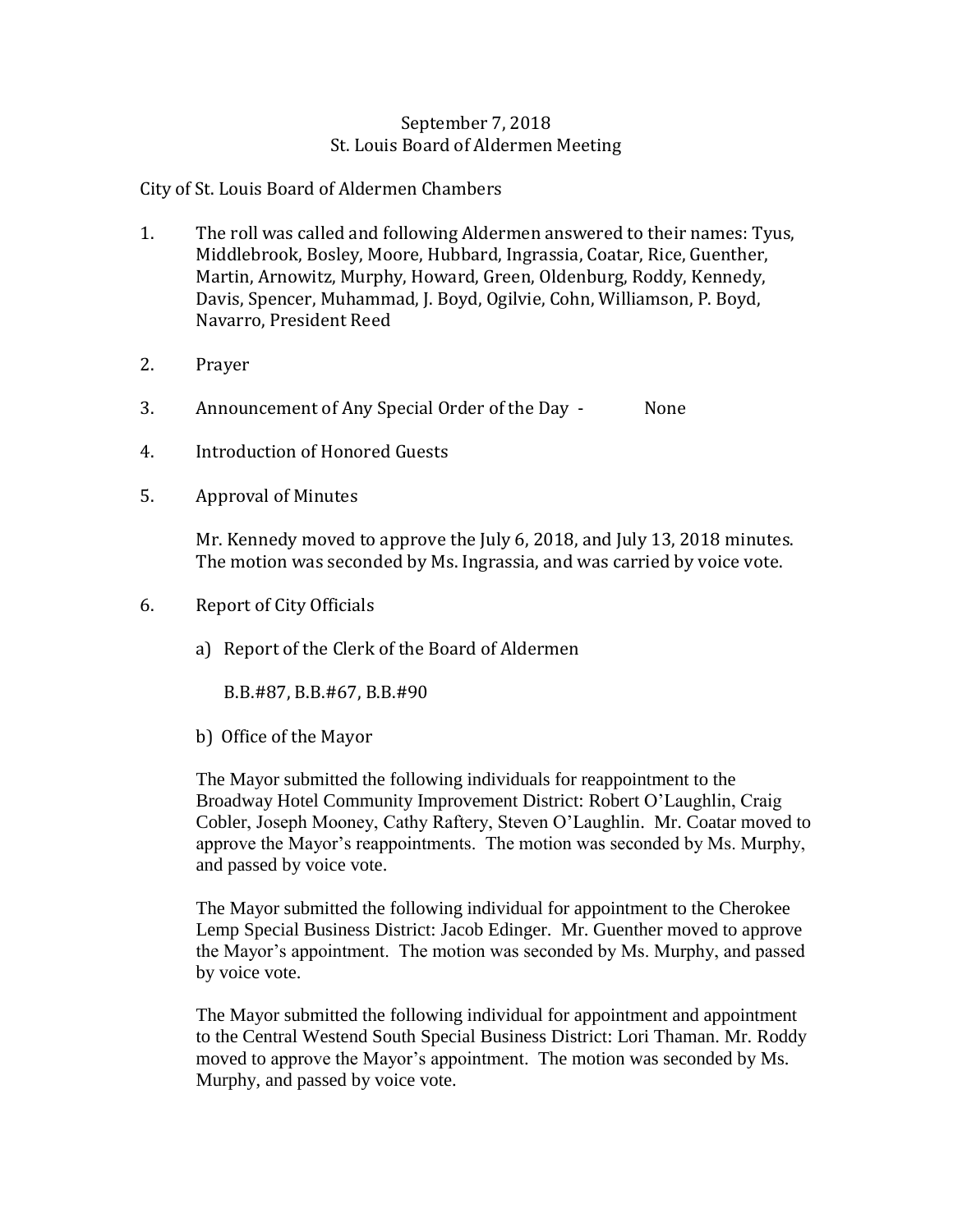The Mayor submitted the following individuals for appointment to the 212 S. Grand Community Improvement District: Jill Dawson and Jason Fulton. Ms. Davis moved to approve the Mayor's appointments. The motion was seconded by Ms. Murphy, and passed by voice vote.

The Mayor submitted the following individuals for reappointment to the Union Station Community Improvement District: Robert O'Laughlin and Craig Cobler. Ms. Ingrassia moved to have the Mayor's reappointments sent to Neighborhood Development Committee for consideration. The motion was seconded by Ms. Spencer, and passed by voice vote.

The Mayor submitted the following individuals for reappointment to the Cheshire Annex Community Improvement District: Robert O'Laughlin, Craig Cobler, Joseph Mooney, Cathy Raftery, and Steve O'Laughlin. Ms. Navarro moved to approve the Mayor's reappointments. The motion was seconded by Mr. Coatar, and passed by voice vote.

| 8/9/18<br>70804<br>Williamson<br>B.B.#65<br>8/9/18<br>70805<br>B.B.#66<br>Williamson<br>8/9/18<br>70806<br>B.B.#86<br>Davis<br>7/10/18<br>70807<br>B.B.#62<br><b>Navarro</b><br>7/10/18<br>70808<br><b>B.B.#70</b><br><b>Navarro</b><br>7/10/18<br>70809<br><b>B.B.#74</b><br>Davis<br>7/10/18<br>70810<br><b>B.B.#75</b><br>Davis<br>7/10/18<br>70811<br>B.B.#76<br>Hubbard<br>B.B.#10<br>8/16/18<br>70812<br>Coatar<br><b>B.B.#32CS</b><br>70813<br>8/16/18<br>J. Boyd<br>70814<br>8/27/18<br>B.B.#67<br>Coatar<br>8/27/18<br>B.B.#87<br>70815<br>Murphy<br>8/27/18<br>Coatar<br>70816<br>$B.B.$ #90 | B.B.#64 | 8/9/18 | Williamson | 70803 |
|--------------------------------------------------------------------------------------------------------------------------------------------------------------------------------------------------------------------------------------------------------------------------------------------------------------------------------------------------------------------------------------------------------------------------------------------------------------------------------------------------------------------------------------------------------------------------------------------------------|---------|--------|------------|-------|
|                                                                                                                                                                                                                                                                                                                                                                                                                                                                                                                                                                                                        |         |        |            |       |
|                                                                                                                                                                                                                                                                                                                                                                                                                                                                                                                                                                                                        |         |        |            |       |
|                                                                                                                                                                                                                                                                                                                                                                                                                                                                                                                                                                                                        |         |        |            |       |
|                                                                                                                                                                                                                                                                                                                                                                                                                                                                                                                                                                                                        |         |        |            |       |
|                                                                                                                                                                                                                                                                                                                                                                                                                                                                                                                                                                                                        |         |        |            |       |
|                                                                                                                                                                                                                                                                                                                                                                                                                                                                                                                                                                                                        |         |        |            |       |
|                                                                                                                                                                                                                                                                                                                                                                                                                                                                                                                                                                                                        |         |        |            |       |
|                                                                                                                                                                                                                                                                                                                                                                                                                                                                                                                                                                                                        |         |        |            |       |
|                                                                                                                                                                                                                                                                                                                                                                                                                                                                                                                                                                                                        |         |        |            |       |
|                                                                                                                                                                                                                                                                                                                                                                                                                                                                                                                                                                                                        |         |        |            |       |
|                                                                                                                                                                                                                                                                                                                                                                                                                                                                                                                                                                                                        |         |        |            |       |
|                                                                                                                                                                                                                                                                                                                                                                                                                                                                                                                                                                                                        |         |        |            |       |
|                                                                                                                                                                                                                                                                                                                                                                                                                                                                                                                                                                                                        |         |        |            |       |

| b) Office of the President | None |
|----------------------------|------|
|----------------------------|------|

7. Petitions and Communications - None

- 8. Board Bills for Perfection, Informal Calendar None
- 9. Board Bills for Third Reading, Informal Calendar Flore Rone
- 10. Resolutions, Informal Calendar None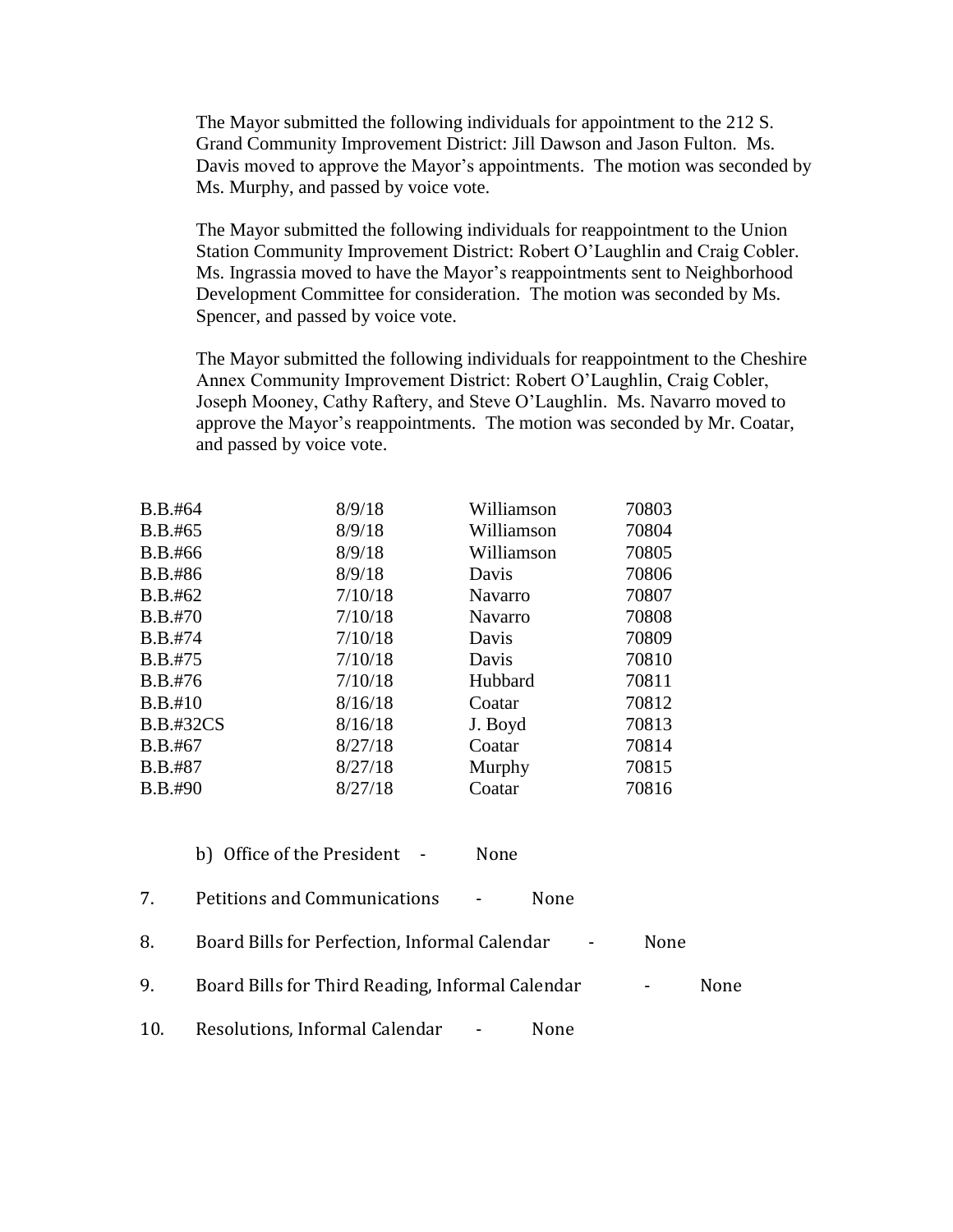11. First Reading of Board Bills

The following Board Bills were first read: B.B.#100, #101, #102, #103, #104, #105, #106, #107, #108

12. Reference to Committee of Board Bills, Resolutions, Mayoral Appointments

Convention and Tourism:

Engrossment, Rules and Resolutions:

Health and Human Services: B.B.#100

Housing, Urban Development and Zoning: B.B.#101, #103

Legislation:

Neighborhood Development: Mayor's appointments to the Union Station Community Improvement District

Parks and Environmental Matters:

Personnel and Administration:

Public Employees:

Public Safety: B.B.#105

Public Utilities:

Streets, Traffic and Refuse: B.B.#106, #107, #108

Transportation and Commerce: B.B.#102, #104

Ways and Means: Res.#98

13. Second Reading and Report of Standing Committees - None

- 14. Report of Special Committees None
- 15. Perfection Consent Calendar None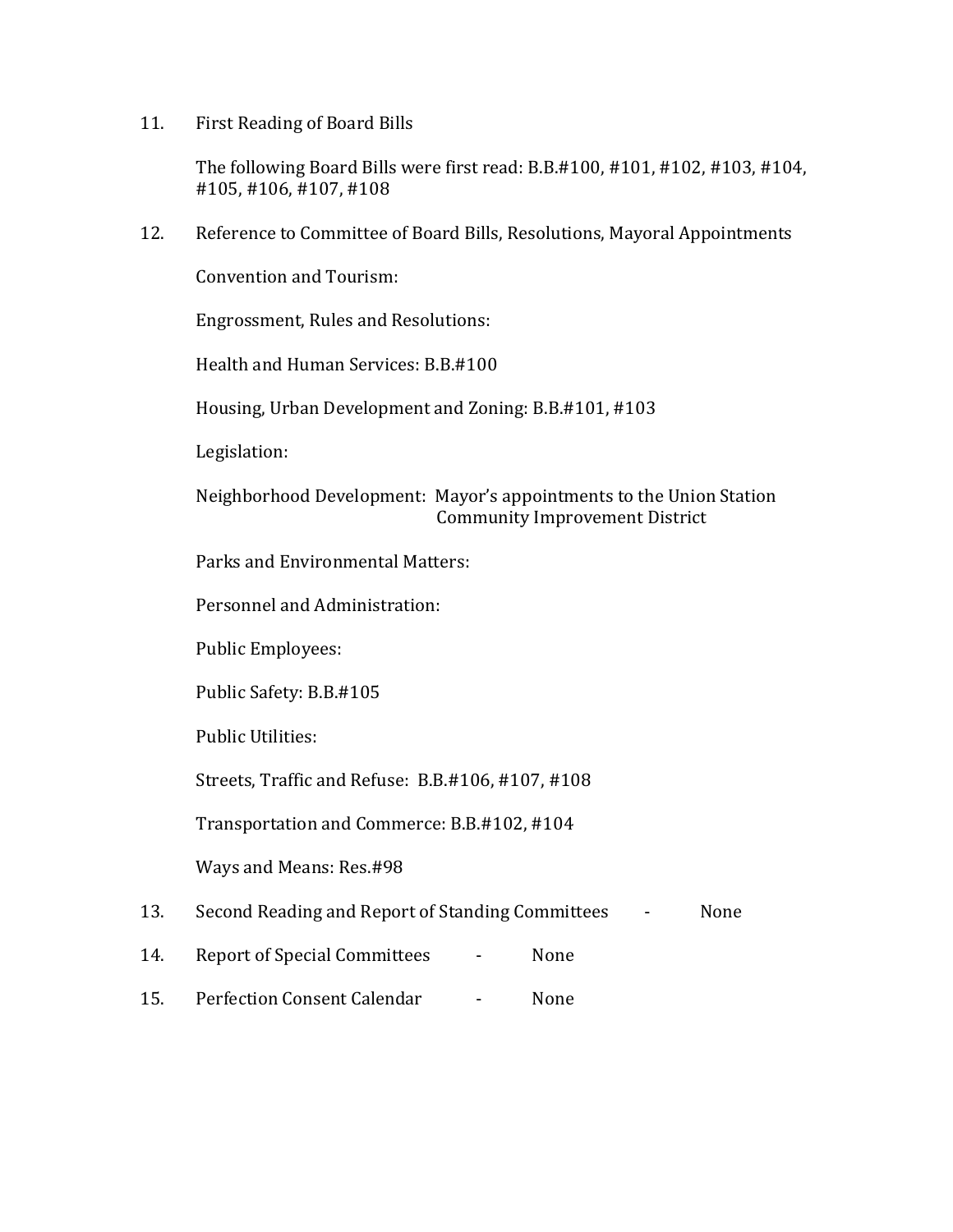## 16. Board Bills for Perfection

B.B.#92

Ms. Navarro moved to perfect B.B.#92. The motion was seconded by Ms. Murphy. Ms. Navarro then moved to amend B.B.#92. The motion was seconded by Ms. Spencer, and carried by voice vote. B.B.#92AA passed by voice vote

- 17. Third Reading Consent Calendar None
- 18. Third Reading / Report of Engrossment and Final Passage None
- 19. Report of Enrollment Committee None
- 20. Courtesy Resolutions Consent Calendar

Ms. Davis moved to adopt the Courtesy Resolution Calendar: Res.# 87, #88, #89, #90, #91, #92, #93, #94, #95, #96, #99, and #100. The motion was seconded by Mr. Kennedy, and carried by voice vote.

21. First Reading of Resolutions

Res.#97 and #98

Ms. Davis moved to adopt Res.#97. The motion was seconded by Mr. Muhammad, and carried by vote.

Mr. Kennedy moved to send Res.#98 to the Ways and Means Committee for consideration. The motion was seconded by Mr. J. Boyd, and carried by voice vote

22. Second Reading of Resolutions, Committee Reports and Adoptions

Res.#78

Mr. Muhammad moved to adopt Res.#78. The motion was seconded by Mr. Coatar, and passed by voice vote.

- 23. Miscellaneous and Unfinished Business None
- 24. Announcements